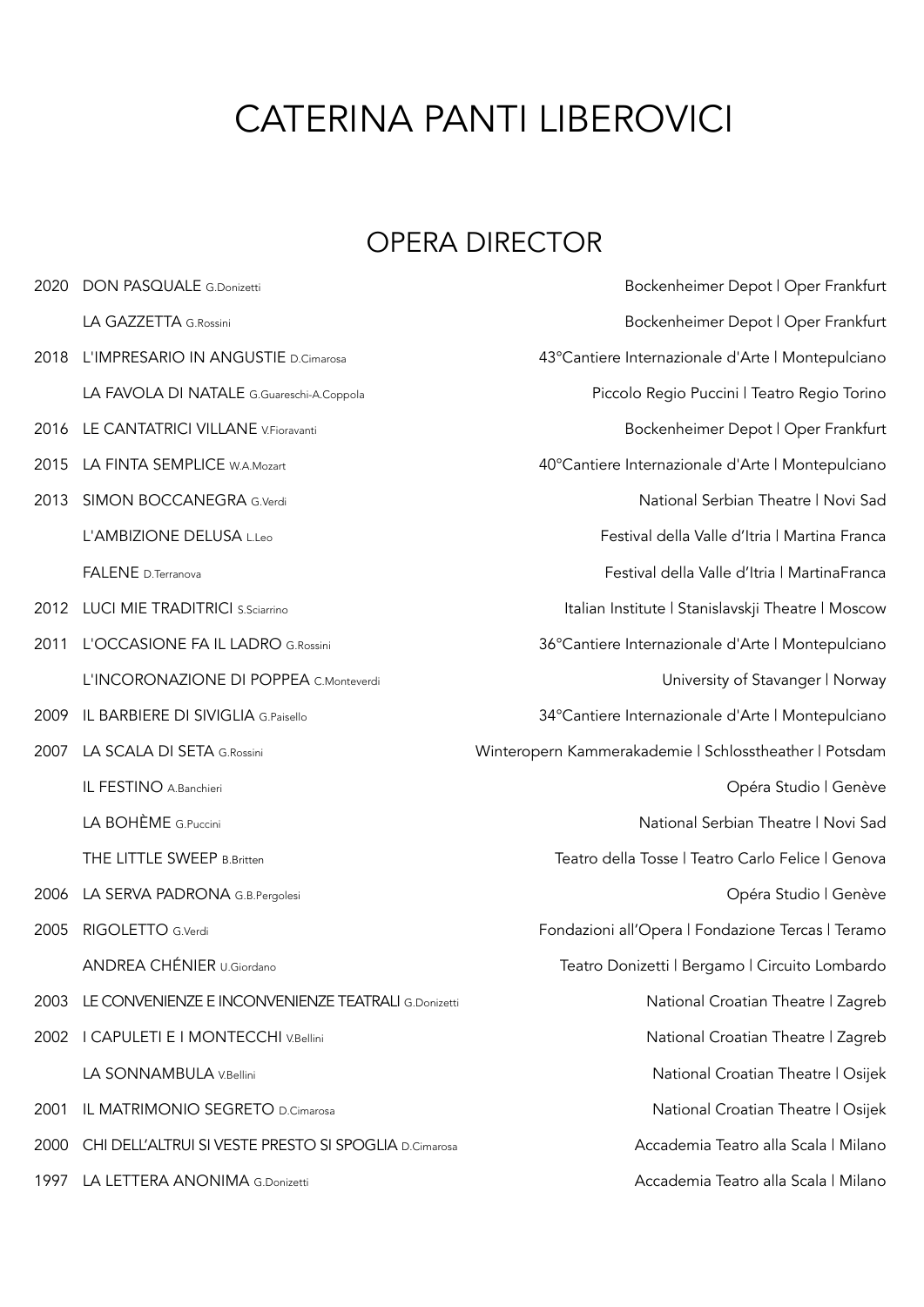## REVIVALS DIRECTOR

| 2020 | LE NOZZE DI FIGARO W.A.Mozart                  | G.Bernardi   Oper Frankfurt               |
|------|------------------------------------------------|-------------------------------------------|
|      | I PURITANI V.Bellini                           | V.Boussard   Oper Frankfurt               |
|      | A VILLAGE ROMEO AND JULIA F.C.Delius           | E.M.Höckmayr   Oper Frankfurt             |
| 2019 | <b>DON CARLO G.Verdi</b>                       | D.McVicar   Oper Frankfurt                |
|      | MARTHA F.von Flotow                            | K.Thoma   Oper Frankfurt                  |
|      | <b>IDOMENEO</b> W.A.Mozart                     | J.P.Gloger   Oper Frankfurt               |
|      | LE NOZZE DI FIGARO W.A.Mozart                  | G.Bernardi   Oper Frankfurt               |
| 2018 | HÄNSEL UND GRETEL E.Humperdinck                | K. Warner   Oper Frankfurt                |
|      | OTELLO G.Verdi                                 | J.Erath   Oper Frankfurt                  |
|      | <b>ADRIANA LECOUVREUR F.Cilea</b>              | V. Boussard   Oper Frankfurt              |
|      | LA CENERENTOLA G.Rossini                       | K. Warner   Oper Frankfurt                |
| 2017 | COSÍ FAN TUTTE W.A.Mozart                      | C.Loy   Oper Frankfurt                    |
|      | IL TROVATORE G.Verdi                           | D.Bösch   Oper Frankfurt                  |
|      | <b>TOSCA</b> G.Puccini                         | A.Kriegenbourg   Oper Frankfurt           |
| 2016 | EZIO C.W.Gluck                                 | V. Boussard   Oper Frankfurt              |
| 2015 | <b>DON CARLO G.Verdi</b>                       | D.McVicar   Oper Frankfurt                |
|      | HÄNSEL UND GRETEL E.Humperdinck                | K. Warner   Oper Frankfurt                |
|      | LE NOZZE DI FIGARO W.A.Mozart                  | G.Bernardi   Oper Frankfurt               |
|      | SIMON BOCCANEGRA G.Verdi                       | C.Loy   Oper Frankfurt                    |
|      | LA CENERENTOLA G.Rossini                       | K. Warner   Oper Frankfurt                |
| 2014 | OTELLO G.Verdi                                 | J.Erath   Oper Frankfurt                  |
|      | <b>DON CARLO G.Verdi</b>                       | D.McVicar   Nikikai Opera Theatre   Tokyo |
| 2013 | <b>IDOMENEO</b> W.A.Mozart                     | J.P.Gloger   Oper Frankfurt               |
|      | <b>DON CARLO G.Verdi</b>                       | D.McVicar   Oper Frankfurt                |
|      | OTELLO G.Verdi                                 | J.Erath   Oper Frankfurt                  |
| 2012 | LE NOZZE DI FIGARO W.A.Mozart                  | G.Bernardi   Oper Frankfurt               |
|      | L'ÉTOILE E.Chabrier                            | D.Alden   Oper Frankfurt                  |
|      | <b>ADRIANA LECOUVREUR F.Cilea</b>              | V.Boussard   Oper Frankfurt               |
|      | VOLO DI NOTTE + IL PRIGIONIERO L.Dalla Piccola | K. Warner   Oper Frankfurt                |
| 2011 | I MASNADIERI G.Verdi                           | B.VonPeter   Oper Frankfurt               |